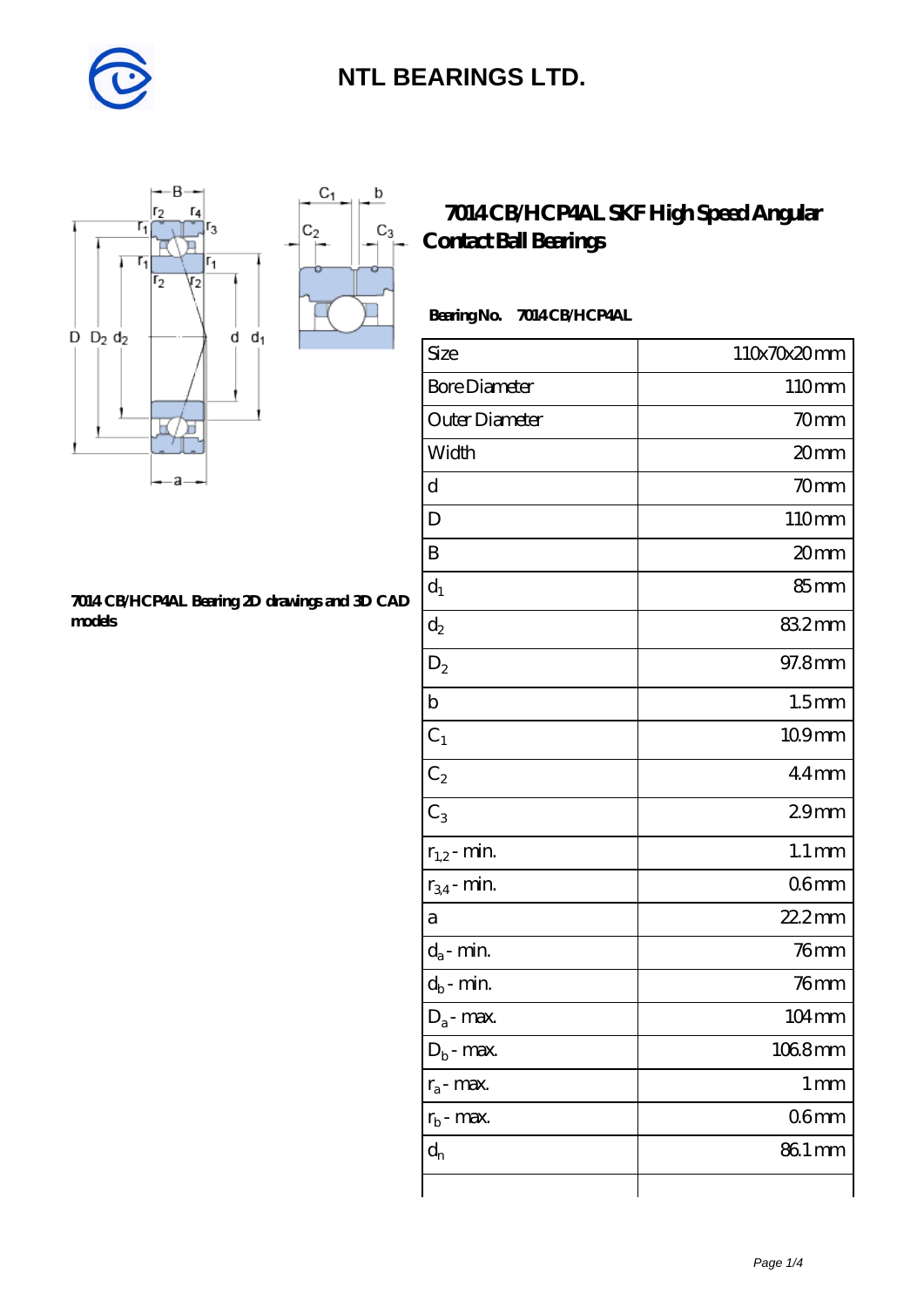

| Basic dynamic load rating-<br>C          | 19kN                |
|------------------------------------------|---------------------|
| Basic static load rating - $C_0$         | 163kN               |
| Fatigue load limit - P <sub>u</sub>      | 0695kN              |
| Limiting speed for grease<br>lubrication | 19000r/min          |
| Limiting speed for oil<br>lubrication    | 30000mm/min         |
| Ball - $D_w$                             | 7.938mm             |
| $Ball - z$                               | 28                  |
| $G_{ref}$                                | $7.27 \text{ cm}$ 3 |
| Calculation factor - $f_0$               | 96                  |
| Preload class $A - G_A$                  | 64N                 |
| Preload class $B - G_B$                  | 130N                |
| Preload class $C - G_C$                  | 390N                |
| Calculation factor - f                   | 1.07                |
| Calculation factor - f                   | 1                   |
| Calculation factor - $f_{2A}$            | 1                   |
| Calculation factor - f <sub>2B</sub>     | 1.02                |
| Calculation factor - $f_{\text{X}}$      | 1.05                |
| Calculation factor - $f_{HC}$            | 1.01                |
| Preload class A                          | 53N/micron          |
| Preload class B                          | 70N/micron          |
| Preload class C                          | 110N/micron         |
| $d_1$                                    | $85 \text{mm}$      |
| $\mathrm{d}_2$                           | 832mm               |
| $D_2$                                    | 97.8mm              |
| $C_1$                                    | $109$ mm            |
| $\textsf{C}_2$                           | $44$ mm             |
| $C_3$                                    | 29 <sub>mm</sub>    |
| $r_{1,2}$ min.                           | $1.1 \,\mathrm{mm}$ |
|                                          |                     |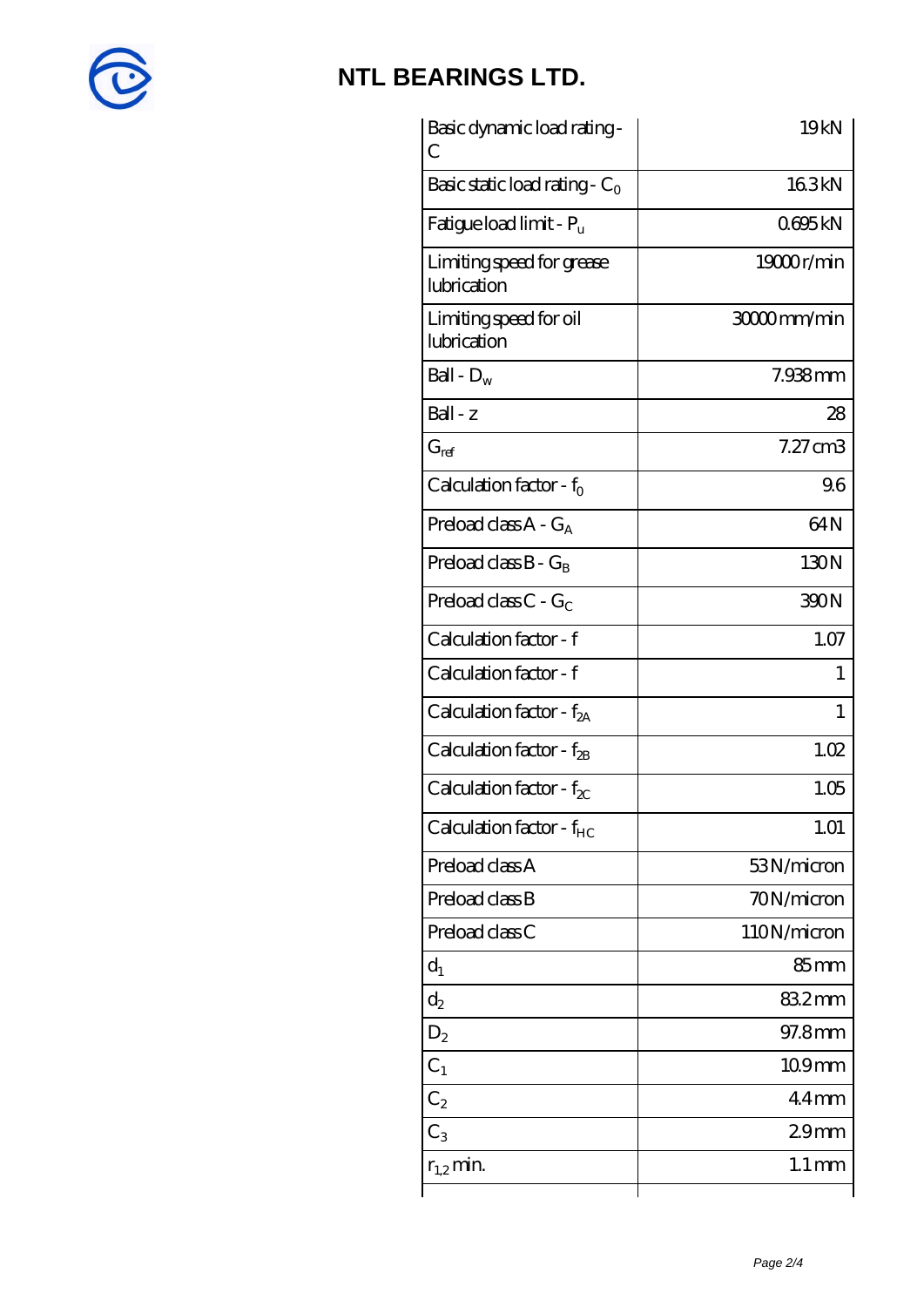

| $r_{34}$ min.                               | 06 <sub>mm</sub>    |
|---------------------------------------------|---------------------|
| $d_a$ min.                                  | $76$ mm             |
| $d_b$ min.                                  | 76mm                |
| $D_a$ max.                                  | $104 \,\mathrm{mm}$ |
| $Db$ max.                                   | 1068mm              |
| $r_a$ max.                                  | $1 \,\mathrm{mm}$   |
| $r_{\rm b}$ max.                            | 06 <sub>mm</sub>    |
| $d_{n}$                                     | 86.1 mm             |
| Basic dynamic load rating C                 | 26kN                |
| Basic static load rating $C_0$              | 28kN                |
| Fatigue load limit Pu                       | 0695kN              |
| Attainable speed for grease<br>lubrication  | 19000r/min          |
| Attainable speed for oil-air<br>lubrication | 3000r/min           |
| Ball diameter $D_w$                         | 7.938mm             |
| Number of balls z                           | 28                  |
| Reference grease quantity<br>$G_{ref}$      | $7.27 \text{ cm}^3$ |
| Preload class $A G_A$                       | 64N                 |
| Static axial stiffness, preload<br>classA   | $53N/\mu$ m         |
| Preload class $BG_B$                        | 130N                |
| Static axial stiffness, preload<br>classB   | $70N/\mu$ m         |
| Preload class C $G_C$                       | 390N                |
| Static axial stiffness, preload<br>classC   | $110N/\mu$ m        |
| Calculation factor f                        | 1.07                |
|                                             |                     |
| Calculation factor $f_1$                    | $\mathbf{I}$        |
| Calculation factor $f_{2A}$                 | 1                   |
| Calculation factor $f_{\rm 2B}$             | 1.02                |
| Calculation factor $f_{\chi}$               | 1.05                |
| Calculation factor $f_{HC}$                 | 1.01                |